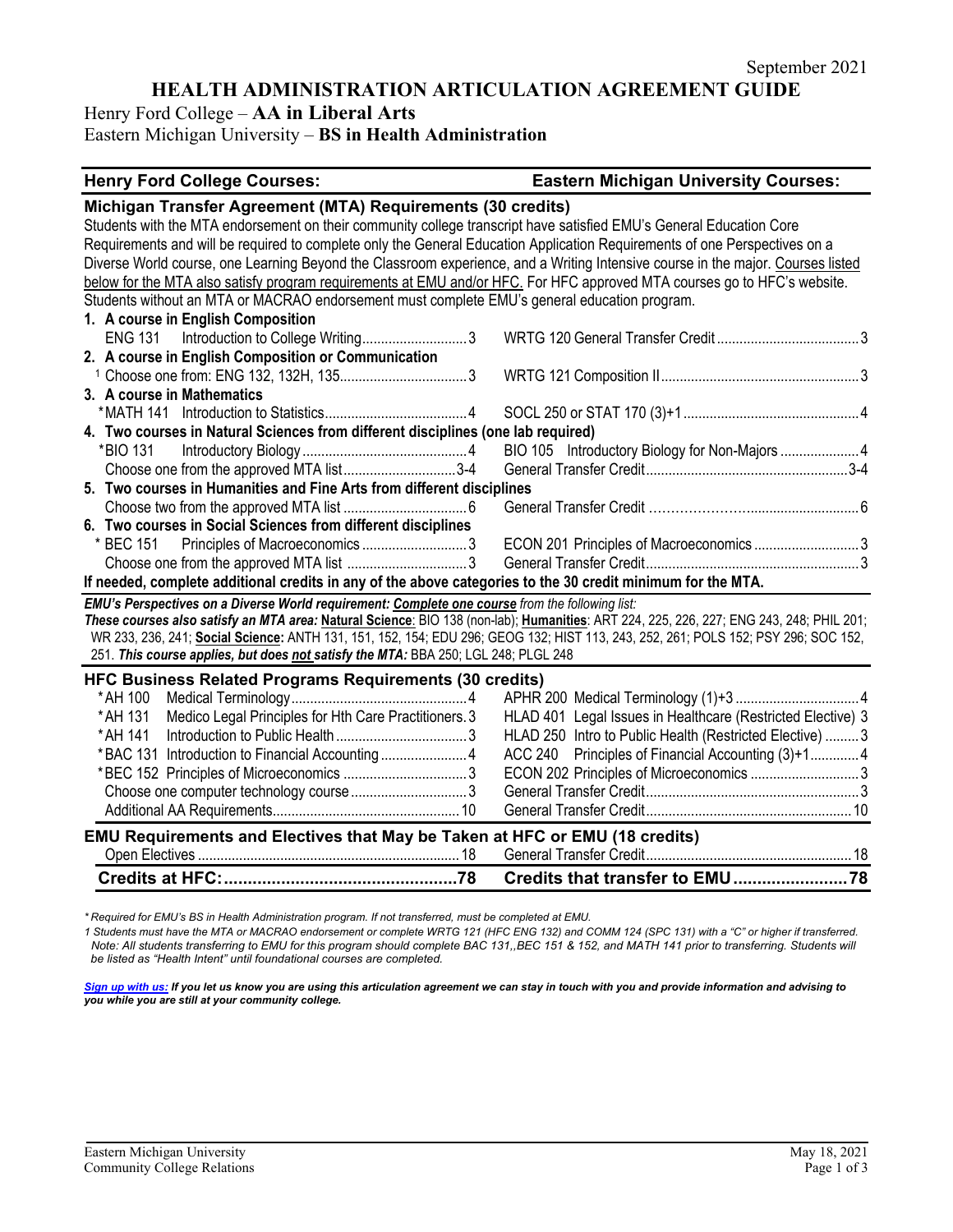**HEALTH ADMINISTRATION ARTICULATION AGREEMENT GUIDE**

Henry Ford College – **AA in Liberal Arts**

Eastern Michigan University – **BS in Health Administration**

# **Completion of the BS in Health Administration at EMU**

Students are admitted to EMU as Health Administration "intent" and must submit a supplemental application for admission to the program after completion of the foundational requirements of Macro- and Microeconomics, Statistics, and Principles of Accounting. The College of Health and Human Services (CHHS) advising center will assist students in course planning and the supplemental application process.

#### **Program Admission Requirements:**

- 1. Completed a minimum of 45 hours of undergraduate coursework at an accredited institution of higher learning with a minimum cumulative grade point average of 2.5.
- 2. Completed the MTA or MACRAO agreement (or WRTG121 and COMM 124 with a minimum grade of "C-" at EMU).

# **Major Requirements (46 credits)**

## **Program Requirements (46 credits)**

| ECON 436            |                                                 |
|---------------------|-------------------------------------------------|
| <b>HLAD 305</b>     |                                                 |
| HLAD 307W           | Communication Effectiveness in Health Admin 3   |
| HLAD 308            | Ethical Dimensions in Health Care Delivery  3   |
|                     | or PHIL 221 Business Ethics (3)                 |
|                     | or PHIL 223 Medical Ethics (3)                  |
| HLAD 310            | Administration of Health Care Organizations 3   |
| HLAD 311            |                                                 |
| <b>HLAD 312</b>     | Health Personnel Management and Development3    |
|                     | or MGMT 384 Human Resource Management           |
| <b>HLAD 315</b>     | Research Mthds & Data Analysis/ Health Science3 |
| HLAD <sub>416</sub> |                                                 |
| <b>HLAD 418</b>     | Principles of Healthcare Finance 3              |
| HLAD <sub>419</sub> | Legal and Regulatory Issues in Health Care  4   |
| HLAD <sub>420</sub> | Health Insurance and Reimbursement3             |
| <b>HLAD 425</b>     | Decision Making for Health Administrators3      |
| HLAD 488L4          |                                                 |

| Minimum Credits to Graduate: 124 |  |
|----------------------------------|--|